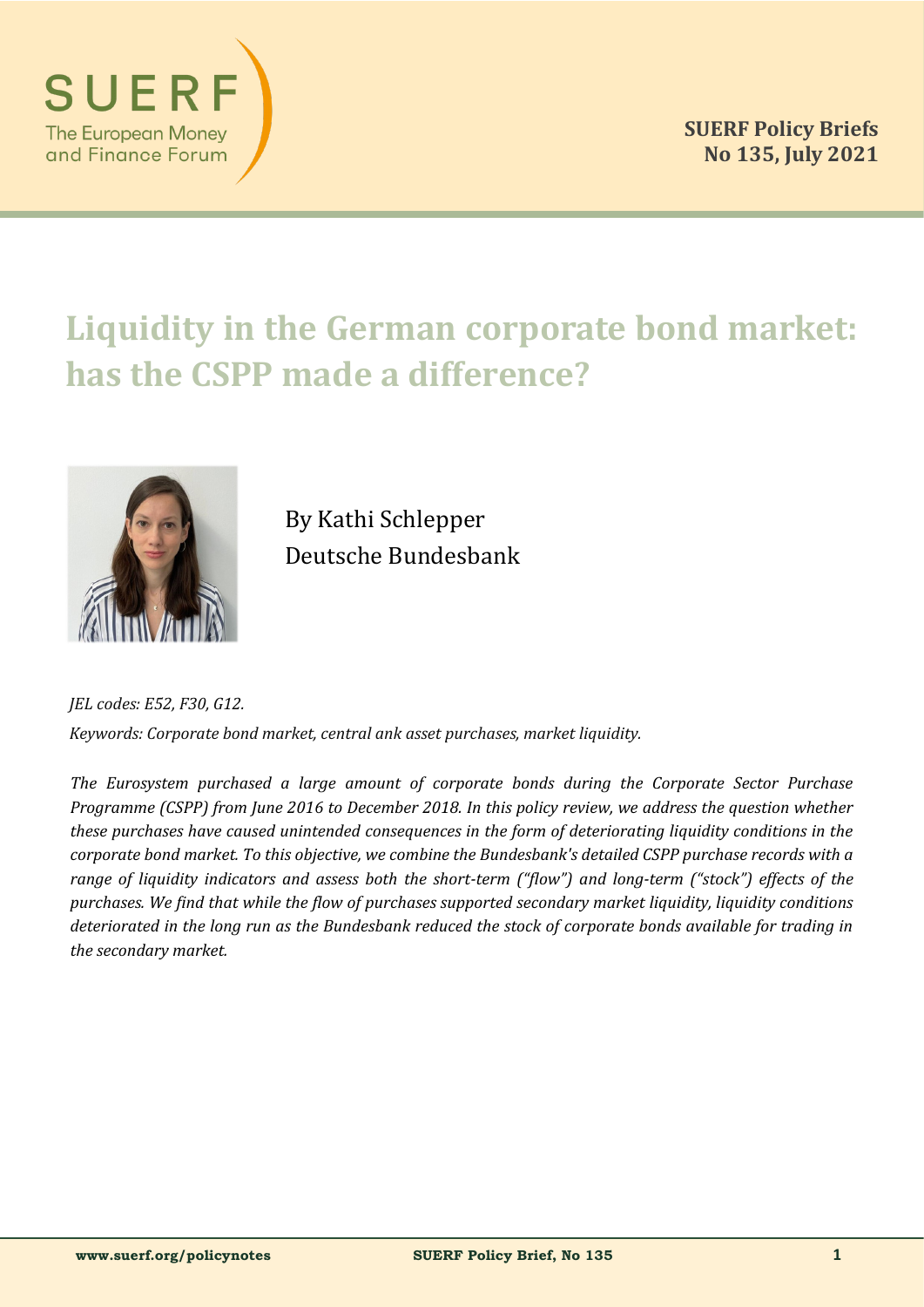## **1. Channels of market functioning and empirical evidence**

Besides their intended impact on economic activity, central bank asset purchases are likely to also affect market functioning through different channels. First, by providing a predictable source of demand for bonds, dealers are more willing to hold larger inventories to facilitate market-making ('back-stop' buyer effect). In addition, asset purchases can stimulate trading activity as dealers are likely to purchase another bond after selling one to the Eurosystem. On the other hand, asset purchases can also lead to a deterioration of market liquidity in particular if the purchase programme is relatively large. If a large proportion of corporate bonds is held by the Eurosystem, sourcing a particular bond can become more costly for dealers (Ferdinandusse, Freier, and Ristiniemi (2017)).

Related empirical literature mostly focuses on the impact of central bank asset purchases of sovereign bonds on secondary market liquidity (e.g. Eser and Schwaab (2011), Han and Seneviratne (2018), Schlepper, Hofer, Riordan, and Schrimpf (2020), Pelizzon, Subrahmanyam, Tobe, and Uno (2018)). Previous work on central bank corporate bond purchases is scarce and focus on the announcement effect of the programme (e.g. Todorov (2018)). Boneva, Elliott, Kaminska, Linton, McLaren, and Morley (2018) and Boneva, Islami and Schlepper (2021) are the only studies so far using granular data from central bank corporate bond purchase operations to analyse the impact of these programmes on liquidity.

In this policy brief, we summarize recent research (Boneva, Islami and Schlepper (2021)) that studies the impact of CSPP purchases on market liquidity in the market for German corporate bonds using Bundesbank's individual CSPP purchases. The focus is on potential unintended consequences of the programme, in form of deteriorating liquidity conditions in the short-term ("flow effect") and the long-term ("stock effect"). Finally, we assess whether the evidence depends on the bond characteristics or market conditions.

## **2. Flow effects**

Identifying the impact of purchases on liquidity or prices is a difficult task because of reverse causality: when the CB decides about purchasing a bond, they may take into account current liquidity conditions. The dealer selling the bond to the CB may also base his or her decision to sell on liquidity conditions, e.g. rather sell an illiquid bond to the central bank that is more difficult and costly to sell on the secondary market.

To reduce this reverse causality issues, the authors create specific indicators derived from Bundesbank's purchase data that take into account the design features of the purchase programme similar to Boneva, Elliott, Kaminska, Linton, McLaren, and Morley (2018).

The variables obtained from the purchase process such as the number of requests sent to the dealers, the corresponding volumes and the number of trades taking place are observed factors that are correlated with both liquidity and the purchase decision. Controlling for these factors reduces the reverse causality problem.

In our estimation of the flow effect, different liquidity indicators are regressed in a difference-in-difference setup on the actual purchase amount, which is the main variable of interest. The previously created purchase variables enter as control variables. Figure 1 shows the evolution of the bid-ask spread over time for bonds purchased under the CSPP, for the control groups eligible but not puchased bonds, and non-eligible investment grade and high yield bonds, respectively.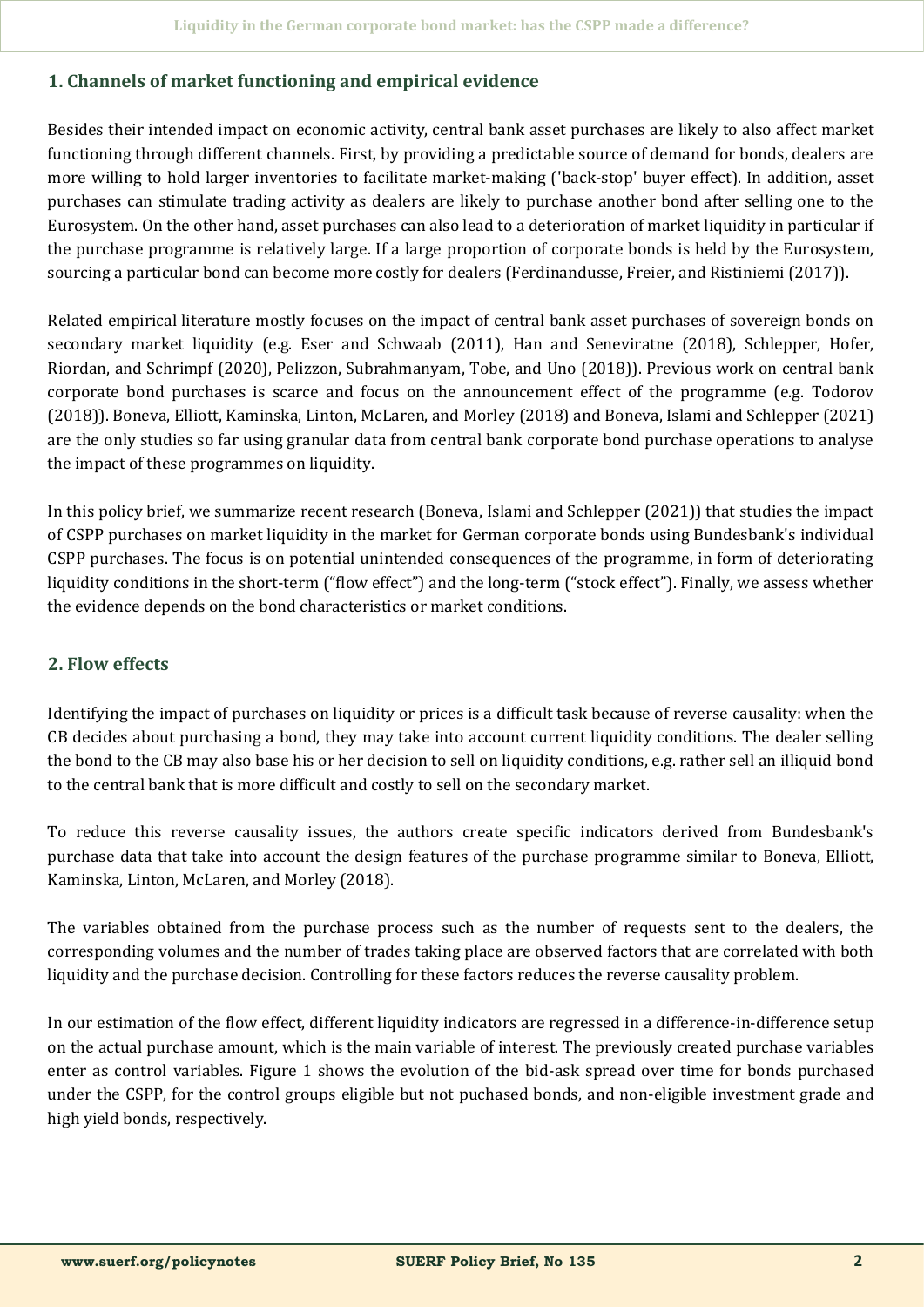**Figure 1: Evolution of bid-ask spread by bond groups**



Notes: The vertical red lines point to the announcement of the CSPP on 10 March 2016, the start of the CSPP on 8 June 2018, and to the end of the net purchases on 31 December 2018, respectively.

We find that initially, the Bundesbank's corporate bond purchases improved contemporaneous liquidity conditions in the market for German corporate bonds (flow effect) albeit the estimated effects are relatively small (see Figure 2 a). For an average purchase size of e7m, bid-ask spreads of purchased bonds tightened by 0.7bps on the day of the purchase compared to an average bid-ask spread of 35bps and trading volume increased by e0.6m compared to an average of 2.5 for purchased bonds.

## **3. Stock effects**

Next to short-term flow effects it is interesting to assess the impact of the Bundesbank's corporate bond purchases on liquidity in the long run. These so-called stock effects assess the cumulative impact of the purchases on market functioning by comparing liquidity conditions before the announcement of the purchases with those prevailing in the market after the purchases ended. The empirical approach to quantify the stock effects of the Bundesbank's CSPP purchases is to relate the difference in market liquidity from after the end to before the start of the CSPP to the cumulative amount purchased, controlling for different bond characteristics. The findings suggest that liquidity conditions deteriorated as the Bundesbank reduced the stock of corporate bonds available for trading in the secondary market. This is particularly true for the resilience measures studied (see Figure 2b). For the average volume purchased by bond over the lifetime of the CSPP (e29m), we find that the number of quotes received for a purchased bond compared to a not purchased bond fell by around 2.2 and the number of dealers quoting the bond fell by around 0.3,compared to their averages of 137 and 12, respectively. These findings are consistent with the predictions of the theoretical model by Ferdinandusse, Freier, and Ristiniemi (2017).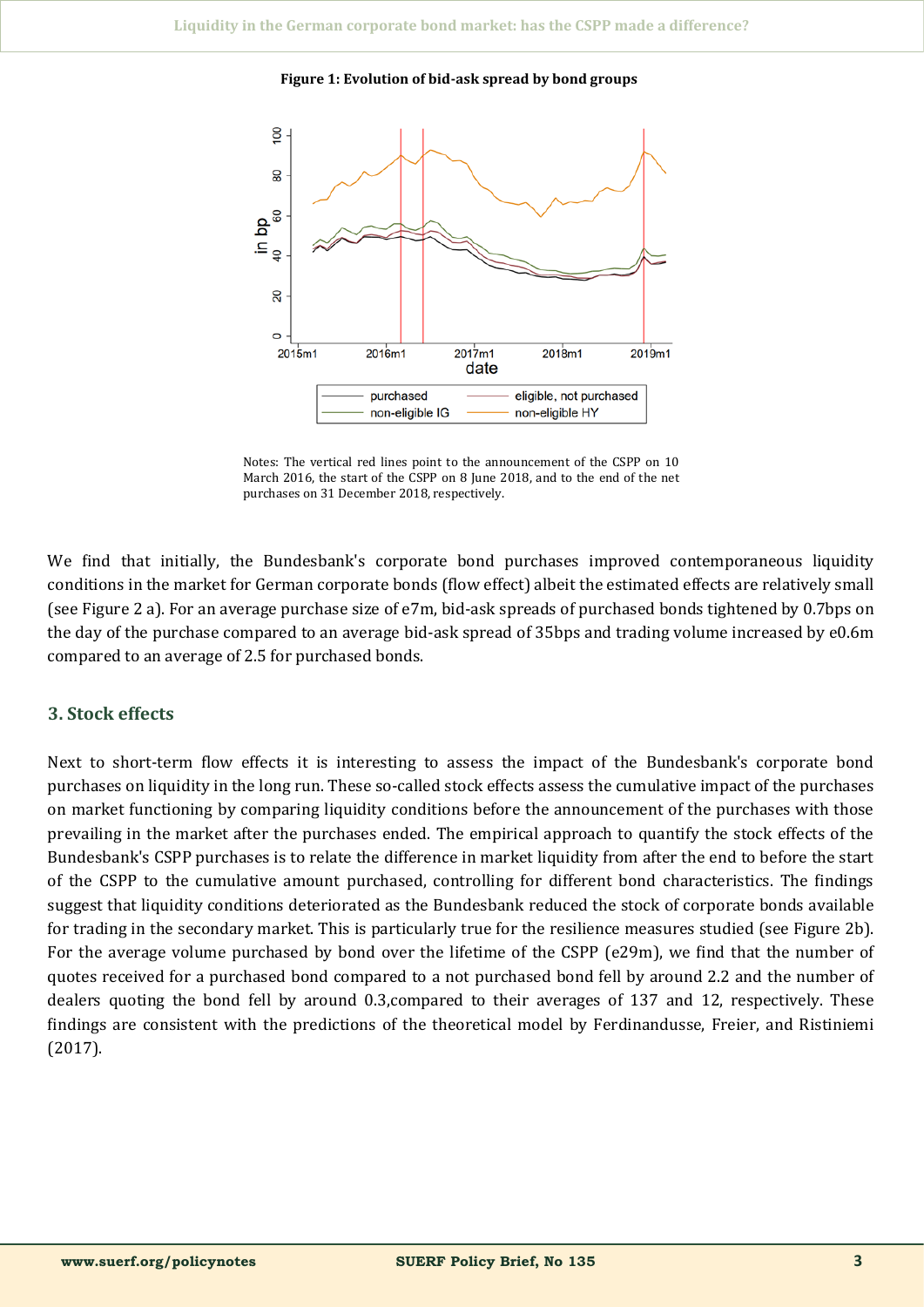

Notes: The blue bars in Figure (a) on the LHS represent the magnitude of the flow effect found in the regression analysis of our paper. Dark-blue bars show significant, light-blue bars insignificant results. The red bars in Figure (b) on the RHS represent the magnitude of the stock effect. Dark-red bars show significant, light-red bars insignificant results.

# **4. Heterogeneity matters…**

As a consequence of the broad eligibility criteria specified by the ECB for CSPP purchases, the characteristics of the bonds included in our analysis vary significantly. One reason for this broad approach is the concept of market neutrality underlying the CSPP implementation aiming at minimizing potential unintended side effects on market functioning. In addition, our sample period (2016-2018) was marked by both calm periods and periods of increased financial market stress such as the UK vote to leave the EU or the US-Chinese trade war. To assess whether the estimated effects differ across time and bond characteristics, we add an interaction term to our baseline specification in both the flow and the stock analysis: this term is a combination of the purchase amount and bond characteristics, e.g. age, issue size. For the flow effect, we also study how the impact varies across market conditions, captured by e.g. maturity or volatility.

Considering the flow effect, CSPP purchases tightened bid-ask spreads for a bond with an average age but widened instead for older bonds. One explanation for this result could be that bonds are traded more frequently when newly issued. As they age, bonds are traded less frequently as a significant portion is purchased by buyand-hold investors who reduce the free float available for trading by other investors (Mahanti, Nashikkar, Subrahmanyam, Chacko, and Mallik (2008)). Thus, central bank purchases of old bonds may reduce their liquidity further. Moreover, this could imply that the CSPP has mainly improved the liquidity of already more liquid bonds, thereby potentially favouring a "bifurcation" of corporate bond liquidity. Regarding the stock effect, the CSPP impact also seems to depend strongly on age: for bonds older than 2 years, CSPP purchases lead to a worsening of depth over the period of the programme.

## **5. Conclusion**

The potential unintended consequences of large scale asset programmes on market functioning have been widely discussed by politicians and academics. However, empirical studies, especially on a bond-by-bond level are still relatively sparse (BIS Markets Committee (2019)). Our study has contributed to fill this gap by estimating the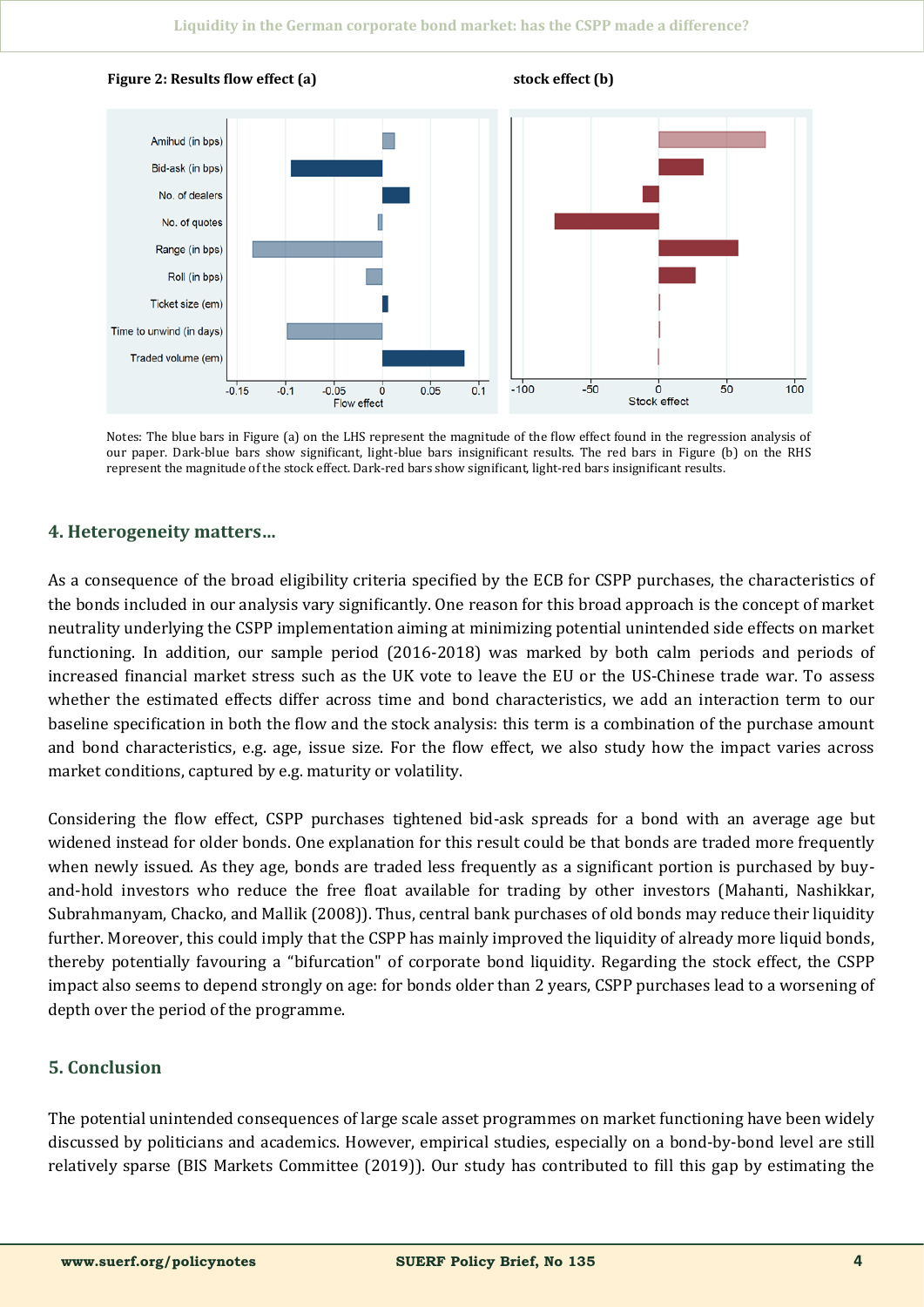short- and log-term effects of the CSPP on liquidity in the German corporate bond market using granular purchase data. Our findings suggest that the contemporaneous (flow) effect of the purchases is positive albeit small. But in the long run, we found some evidence of a deterioration in liquidity conditions as the Bundesbank reduced the stock of corporate bonds available for trading in the secondary market, thus raising concerns about unintended consequences of large-scale asset purchases. These findings add to our understanding of the transmission mechanism of unconventional monetary policies. In particular, liquidity premia are often mentioned as one channel through which corporate bond purchases affect corporate bond yields. Our results provide evidence that central bank purchases of corporate bonds can affect these premia both in the short- and long run. Moreover, our findings on heterogeneity, e.g. that only newly issued bonds encounter an improvement in liquidity, while older bonds' liquidity worsens through CSPP purchases rising concerns of a "bifurcation of liquidity" offer insights on the design of future purchase programmes. With the newly launched pandemic emergency purchase programme (PEPP) in March 2020, the Eurosystem announced to purchase eligible securities "[...] to foster smooth market functioning"<sup>1</sup>. Assessing if the PEPP purchases have been successful in this regard remains an open question for future research. ∎

# **References**

BIS Markets Committee (2019): Large central bank balance sheets and market functioning.

Boneva, L., D. Elliott, I. Kaminska, O. Linton, N. McLaren, and B. Morley (2018): The Impact of QE on Liquidity: Evidence from the UK Corporate Bond Purchase Scheme," *mimeo*.

Boneva, L., M. Islami, I, and K. Schlepper (2021): [Liquidity in the German corporate bond market: has the CSPP](https://www.bundesbank.de/resource/blob/861794/3ce6e1753c0789a0aa33ee20dd9acb07/mL/2021-03-22-dkp-08-data.pdf)  [made a difference?,"](https://www.bundesbank.de/resource/blob/861794/3ce6e1753c0789a0aa33ee20dd9acb07/mL/2021-03-22-dkp-08-data.pdf) Bundesbank Discussion Paper No. 08/2021.

Eser, F., and B. Schwaab (2011): Evaluating the impact of unconventional monetary policy measures: Empirical evidence from the ECBs Securities Markets Programme," *Journal of Financial Economics*, 119, 147-167.

Ferdinandusse, M., M. Freier, and A. Ristiniemi (2017): Quantitative easing and the price-liquidity trade-of," Sveriges Riksbank working paper.

Han, F., and D. Seneviratne (2018): Scarcity Effects of Quantitative Easing on Market Liquidity: Evidence from the Japanese Government Bond Market," IMF Working Papers 18/96, International Monetary Fund.

Mahanti, S., A. Nashikkar, M. Subrahmanyam, G. Chacko, and G. Mallik (2008): Latent liquidity: A new measure of liquidity, with an application to corporate bonds," *Journal of Financial Economics*.

Pelizzon, L., M. Subrahmanyam, R. Tobe, and J. Uno (2018): Scarcity and Spotlight Effects on Liquidity and Yield: Quantitative Easing in Japan," IMES Discussion Paper Series 18-E-14, Institute for Monetary and Economic Studies, Bank of Japan.

Schlepper, K., H. Hofer, R. Riordan, and A. Schrimpf (2020): Market Microstructure of Central Bank Bond Purchases," *Journal of Financial and Quantitative Analysis*, 55, 193-221.

Todorov, K. (2018): Quantify the Quantitative Easing: Impact on Bonds and Corporate Debt Issuance," SSRN working paper.

<sup>1</sup> See [https://www.ecb.europa.eu/mopo/implement/pepp/html/pepp](https://www.ecb.europa.eu/mopo/implement/pepp/html/pepp-qa.en.html)-qa.en.html